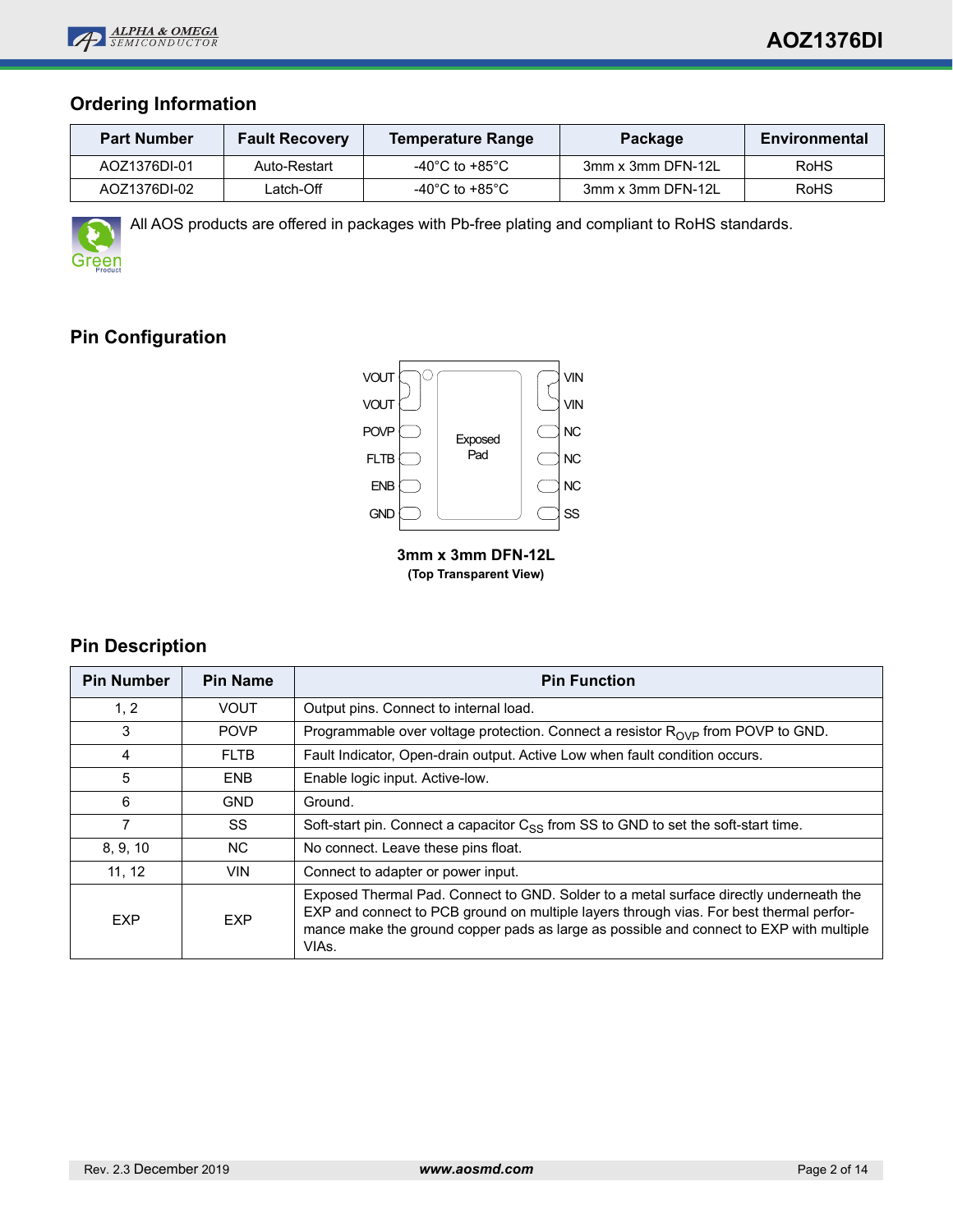

## **Absolute Maximum Ratings**

*Exceeding the Absolute Maximum ratings may damage the device.*

| <b>Parameter</b>                 | <b>Rating</b>                         |  |  |
|----------------------------------|---------------------------------------|--|--|
| VIN, VOUT to GND                 | $-0.3V$ to $+28V$                     |  |  |
| ENB, SS, FLTB, POVP to GND       | $-0.3V$ to $+6V$                      |  |  |
| Junction Temperature $(T_1)$     | $+150^{\circ}$ C                      |  |  |
| Storage Temperature $(T_S)$      | -65 $^{\circ}$ C to +150 $^{\circ}$ C |  |  |
| <b>ESD Rating HBM All Pins</b>   | $+4kV$                                |  |  |
| ESD Rating HBM VIN and VOUT Pins | +8k\                                  |  |  |

## **Recommend Operating Ratings**

*The device is not guaranteed to operate beyond the Maximum Operating Ratings*.

| <b>Parameter</b>             | <b>Rating</b>                        |  |  |  |
|------------------------------|--------------------------------------|--|--|--|
| Supply Voltage VIN           | 3.4V to 22V                          |  |  |  |
| ENB, FLTB, SS                | $0V$ to $5.5V$                       |  |  |  |
| <b>POVP</b>                  | $0V$ to $3V$                         |  |  |  |
| DC Switch Current $(I_{SW})$ | 0A to 5A                             |  |  |  |
| Ambient Temperature $(T_A)$  | -40 $^{\circ}$ C to +85 $^{\circ}$ C |  |  |  |
| Package Thermal Resistance   |                                      |  |  |  |
| 3x3 DFN-12 $(\Theta_{JA})$   | $50^{\circ}$ C/W                     |  |  |  |

## **Electrical Characteristics**

 $T_A$  = 25°C, VIN = 20V, ENB = 0V,  $R_{OVP}$ =19.6k $\Omega$ , unless otherwise specified.

| Symbol                  | <b>Parameter</b>                            | <b>Conditions</b>                                                                                  | Min. | Typ. | Max. | <b>Units</b> |
|-------------------------|---------------------------------------------|----------------------------------------------------------------------------------------------------|------|------|------|--------------|
| <b>V<sub>VIN</sub></b>  | Input Supply Voltage                        |                                                                                                    | 3.4  |      | 22   | $\vee$       |
| VUVLO                   | Under-voltage Lockout Threshold             | VIN rising                                                                                         | 3.0  |      | 3.35 | $\vee$       |
| VUVLO_HYS               | Under-voltage Lockout Hysteresis            |                                                                                                    |      | 300  |      | mV           |
| V <sub>OVLO</sub>       | Overvoltage Lockout Threshold               | $0\Omega \leq R_{\text{OVP}} \leq 19.6 \text{k}\Omega$ , VIN rising, 1%                            | 23.0 | 24.0 | 25.0 | $\vee$       |
|                         |                                             | $R_{OVP}$ = 75k $\Omega$ , VIN rising, 1%                                                          | 16.8 | 17.4 | 18.0 |              |
|                         |                                             | $R_{OVP}$ = 137k $\Omega$ , VIN rising, 1%                                                         | 10.0 | 10.4 | 10.8 |              |
|                         |                                             | $R_{OVP}$ = 301k $\Omega$ , VIN rising, 1%                                                         | 5.5  | 5.8  | 6    |              |
| VOVLO_HYS               | Overvoltage Lockout Hysteresis              |                                                                                                    |      | 350  |      | mV           |
| t <sub>DELAY_OVP</sub>  | Switch Turn-off Delay upon Over-<br>voltage | $V_{VIN}$ - $V_{OI}$ vo = 500mV                                                                    |      | 1    |      | μs           |
| VIN_ON                  | Input Quiescent Current                     | $I_{\text{VOUT}} = 0$                                                                              |      | 550  |      | μA           |
| VIN OFF                 | Input Shutdown Current                      | $I_{VOUIT}$ = 0, ENB= 5V                                                                           |      | 18   | 35   | μA           |
| VOUT_OFF                | Output Leakage Current                      | VOUT = $20V$ , VIN = $0V$ , ENB= $5V$                                                              |      | 18   | 35   | μA           |
| $R_{ON_20V}$            | Switch ON-Resistance                        | $I_{VOUT} = 1A$                                                                                    |      | 20   |      | $m\Omega$    |
| $R_{ON_5V}$             |                                             | VIN= 5V, $I_{VOUT}$ = 1A                                                                           |      | 21   |      | $m\Omega$    |
| $V_{ENB_H}$             | <b>ENB Pin Input High Threshold</b>         | <b>ENB</b> rising                                                                                  |      |      | 1.4  | $\vee$       |
| $V_{ENB_L}$             | ENB Pin Input Low Threshold                 | <b>ENB</b> falling                                                                                 | 0.6  |      |      | $\vee$       |
| ENB_BIAS                | ENB Pin Input Pull-down Current             | ENB= 1.8 V                                                                                         |      |      | 10   | μA           |
| V <sub>FLTB_LO</sub>    | FLTB Pin Pull-down Voltage                  | FLTB sinking 3mA                                                                                   |      |      | 0.3  | $\vee$       |
| <b>V<sub>TRCB</sub></b> | <b>TRCB Threshold</b>                       | <b>VOUT-VIN</b>                                                                                    |      | 26   |      | mV           |
| $t_{TRCB}$              | <b>TRCB Delay Time</b>                      | VOUT-VIN= V <sub>TRCB</sub> + 500mV                                                                |      | 500  |      | ns           |
| $t_{D_ON}$              | Turn-On Delay Time<br>ENB to VOUT (10%)     | From ENB falling edge to VOUT<br>reaching 10% of VIN. C <sub>OUT</sub> = 68µF,<br>$C_{SS}$ = 5.6nF |      | 21   |      | ms           |
| $t_{ON}$                | Turn-On Rise Time                           | VOUT from 10% to 90%<br>$C_{\text{OUT}}$ = 68uF, $C_{SS}$ = 5.6nF                                  |      | 2    |      | ms           |